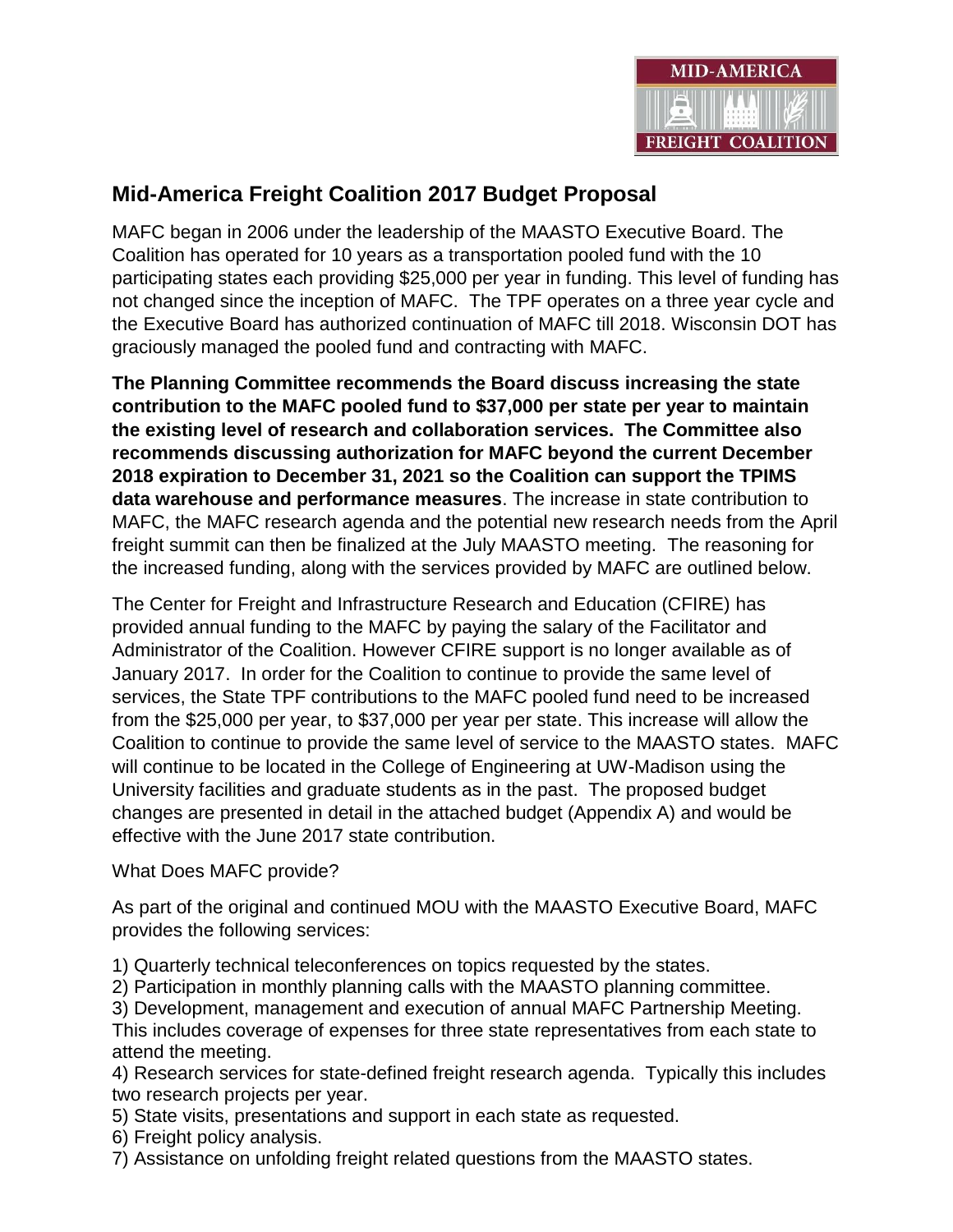

8) MAFC Web presence with reports and meetings.

A summary of 2015 - 2016 MAFC activities is presented in Appendix B.

For additional information, contact MAFC Facilitator and Administrator, Ernie Perry, at [ebperry@wisc.edu,](mailto:ebperry@wisc.edu) or 608-890-2310.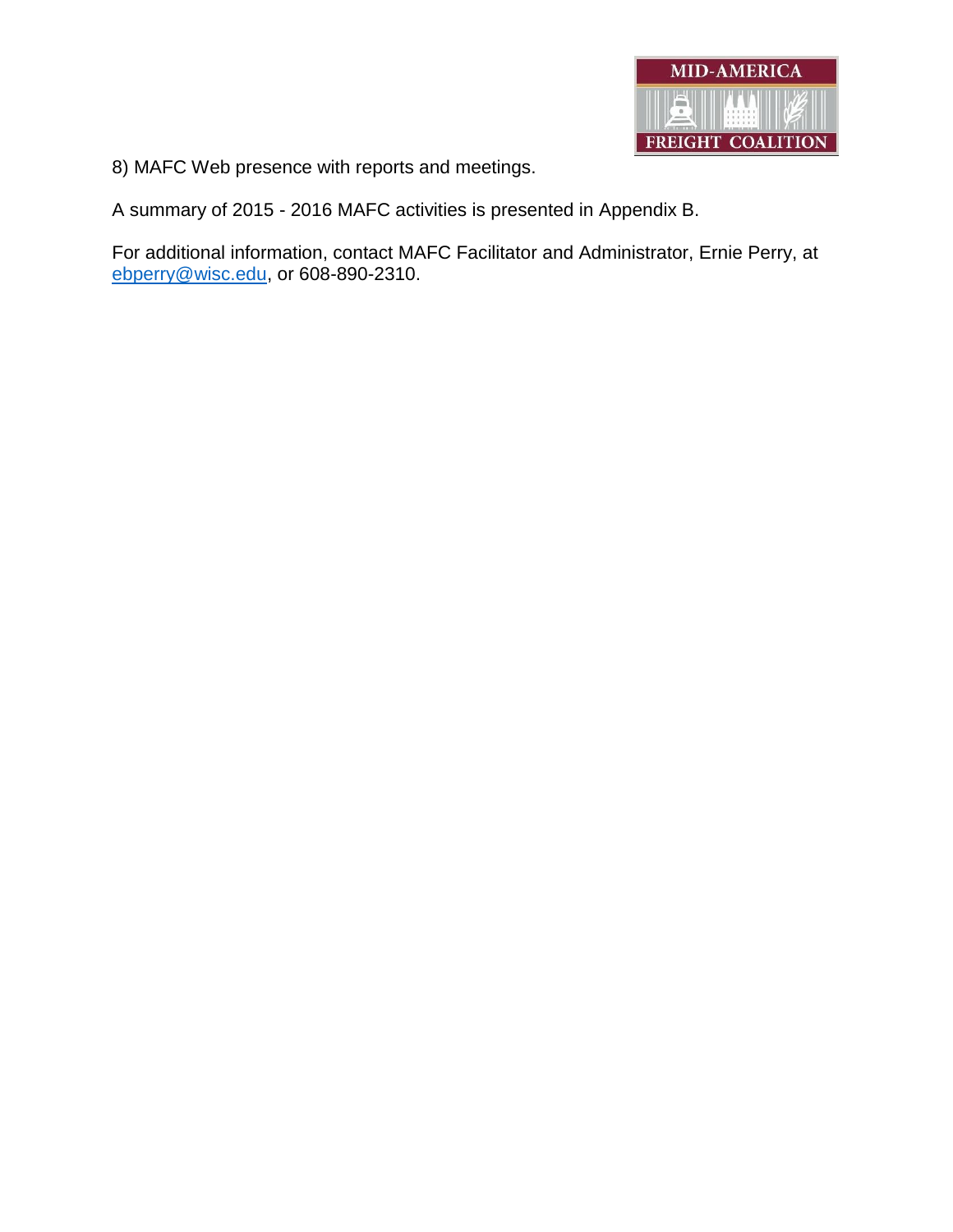

# **DRAFT Proposed Budget MAFC Agency: WI DOT Year 1 A. Senior Personnel \$151,926 100% Facilitator/Res 50% Economist 30% communications 8% secretarial \$151,926 Total Senior Personnel \$151,926 B. Other Personnel 1. Post Doctoral Associates 2. Other Professionals 3. 1 Graduate Student @ 40% for 12 M @ \$38,252 \$15,301 4. Project intern @100% for 3 M@38,252 \$9,563 5. Undergraduate Students 6. Secretarial-Clerical 7. Other - LTE Total Salaries \$176,790 C. Fringe Benefits \$63,910 Total S&W + FB \$240,700 D. Equipment 1. phone \$400**

### **APPENDIX A – Proposed 2017-2018 MAFC Budget**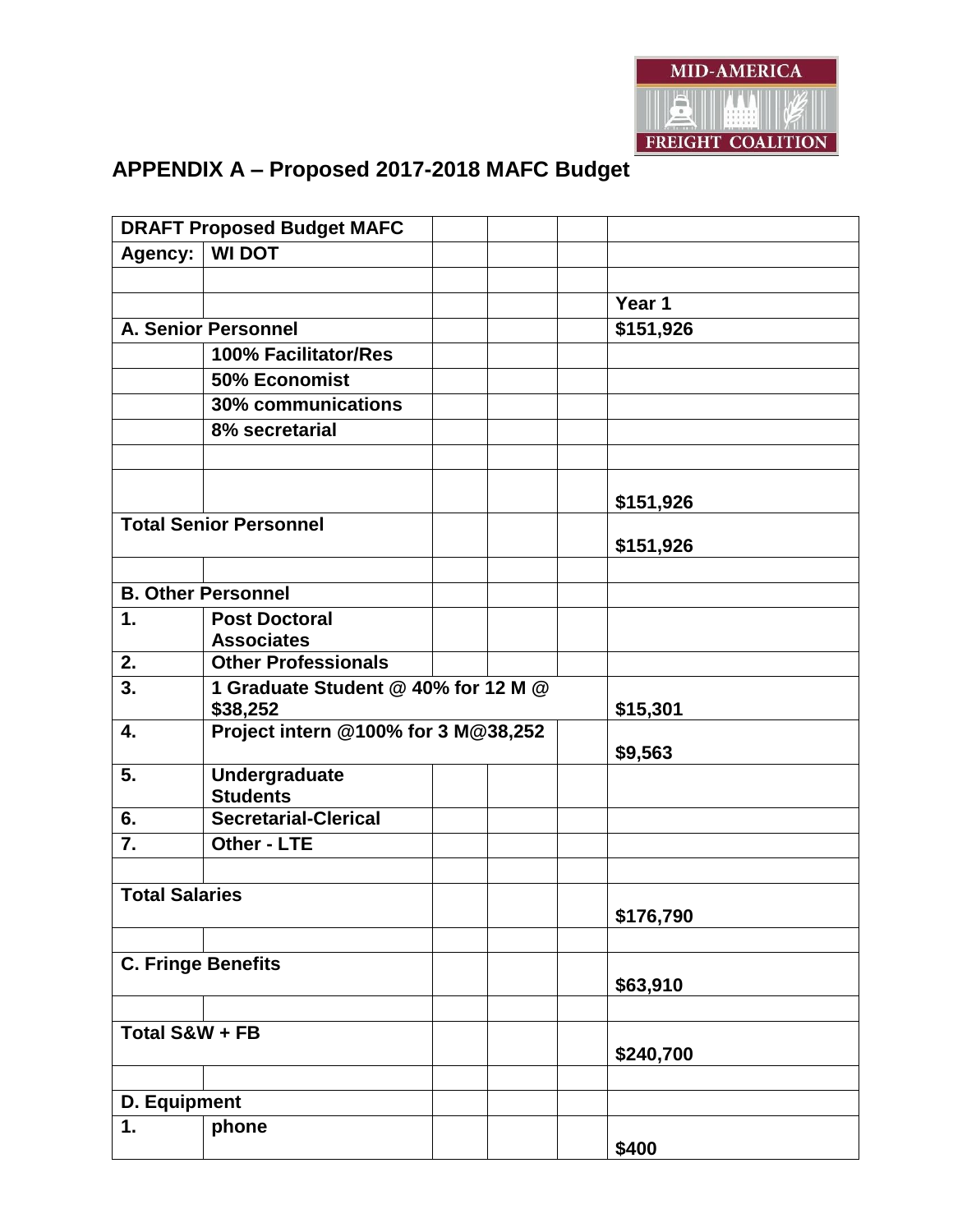

|                          |                                           |        | TRETOILL COMPLITON |
|--------------------------|-------------------------------------------|--------|--------------------|
| 2.                       | phone service                             | 148x12 |                    |
|                          |                                           |        | \$1,776            |
|                          |                                           |        |                    |
| <b>Total Equipment</b>   |                                           |        |                    |
|                          |                                           |        | \$2,176            |
|                          |                                           |        |                    |
| E.                       |                                           |        |                    |
| <b>Travel</b>            |                                           |        |                    |
|                          |                                           |        |                    |
| 1.                       | <b>Domestic (staff)</b>                   |        |                    |
| 2.                       | <b>Domestic (staff)</b>                   |        |                    |
|                          |                                           |        | \$10,000           |
|                          |                                           |        |                    |
|                          | <b>F. Other Direct Costs</b>              |        |                    |
| 1.                       | <b>Materials &amp; Supplies</b>           |        |                    |
|                          |                                           |        | \$1,644            |
| 2.                       | <b>Publications&amp; Printing &amp;</b>   |        |                    |
|                          | <b>Communication</b>                      | \$800  |                    |
| 3.                       | Hotel services- annual meeting and travel |        |                    |
|                          | for states                                |        | \$50,000           |
| 4.                       | <b>Consulting Services</b>                |        |                    |
| 5.                       | <b>Subcontract</b>                        |        |                    |
|                          |                                           |        |                    |
| 6.                       | <b>Tuition Remission</b>                  |        |                    |
| 12,000/student           |                                           |        | \$12,000           |
|                          | <b>Total Other Direct Costs</b>           |        | \$64,444           |
|                          |                                           |        |                    |
|                          | <b>G. Total Direct Costs</b>              |        |                    |
|                          |                                           |        | \$317,320          |
|                          |                                           |        |                    |
| <b>H. Indirect Costs</b> |                                           |        |                    |
|                          |                                           |        | \$48,044           |
|                          |                                           |        |                    |
|                          |                                           |        |                    |
| I. Total Costs           |                                           |        | \$365,364          |
|                          |                                           |        |                    |
|                          |                                           |        |                    |
|                          | <b>Current state funding</b>              |        |                    |
|                          |                                           |        | \$250,000          |
|                          | deficit                                   |        | (\$115,364)        |
|                          |                                           |        |                    |
|                          |                                           |        |                    |
|                          | <b>Total required from</b>                |        | \$365,364          |
|                          | states per year                           |        |                    |
|                          | Continued annual per state tpf funding    |        | \$36,536           |
|                          | needed                                    |        |                    |
|                          |                                           |        |                    |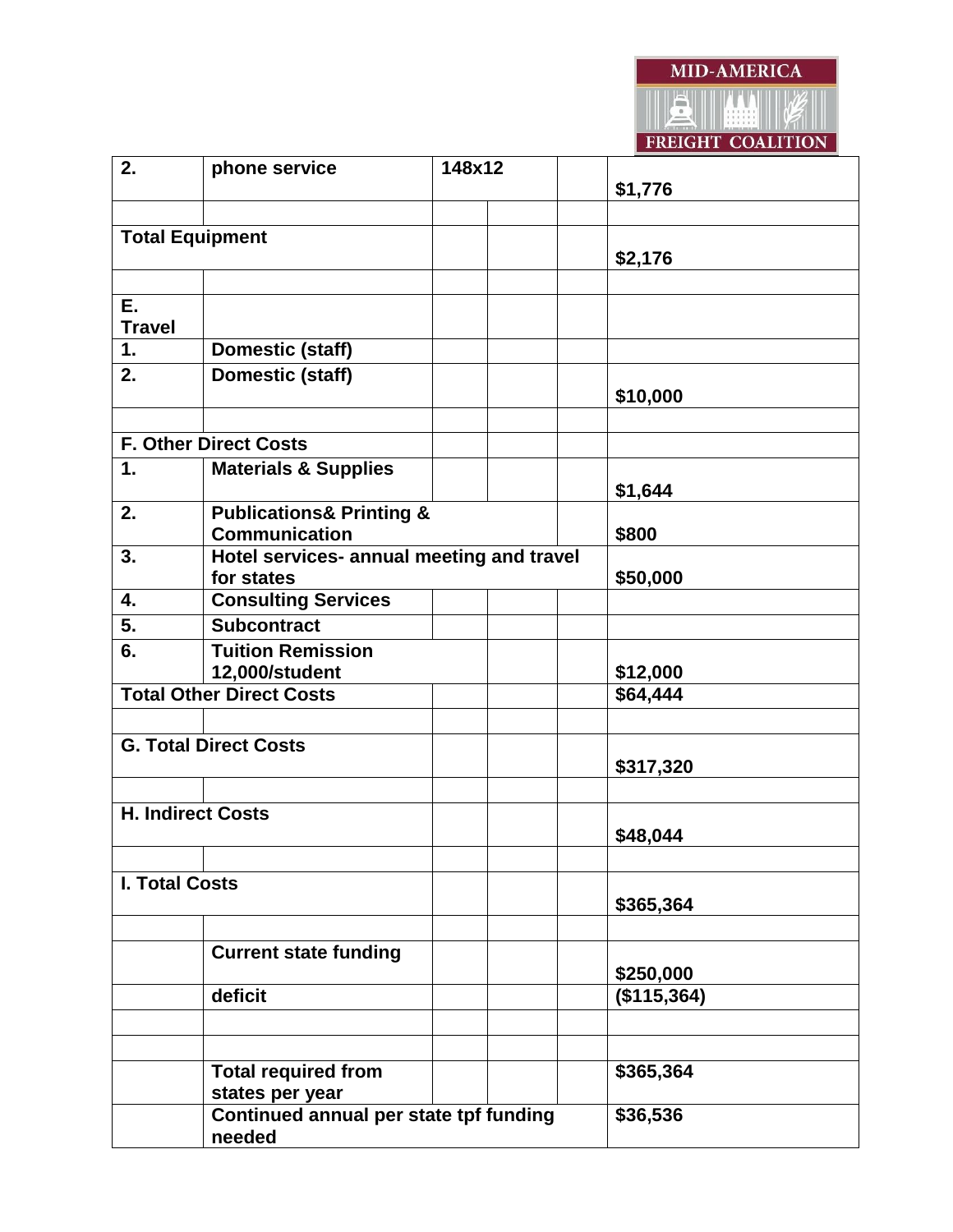|                             |  | TREIGHT COALITION |
|-----------------------------|--|-------------------|
| <b>Actual increase over</b> |  | \$11,536          |
| <b>25k</b>                  |  |                   |
| <b>Percent increase</b>     |  | 46%               |
| Date of last adjustment     |  | 2006              |
|                             |  |                   |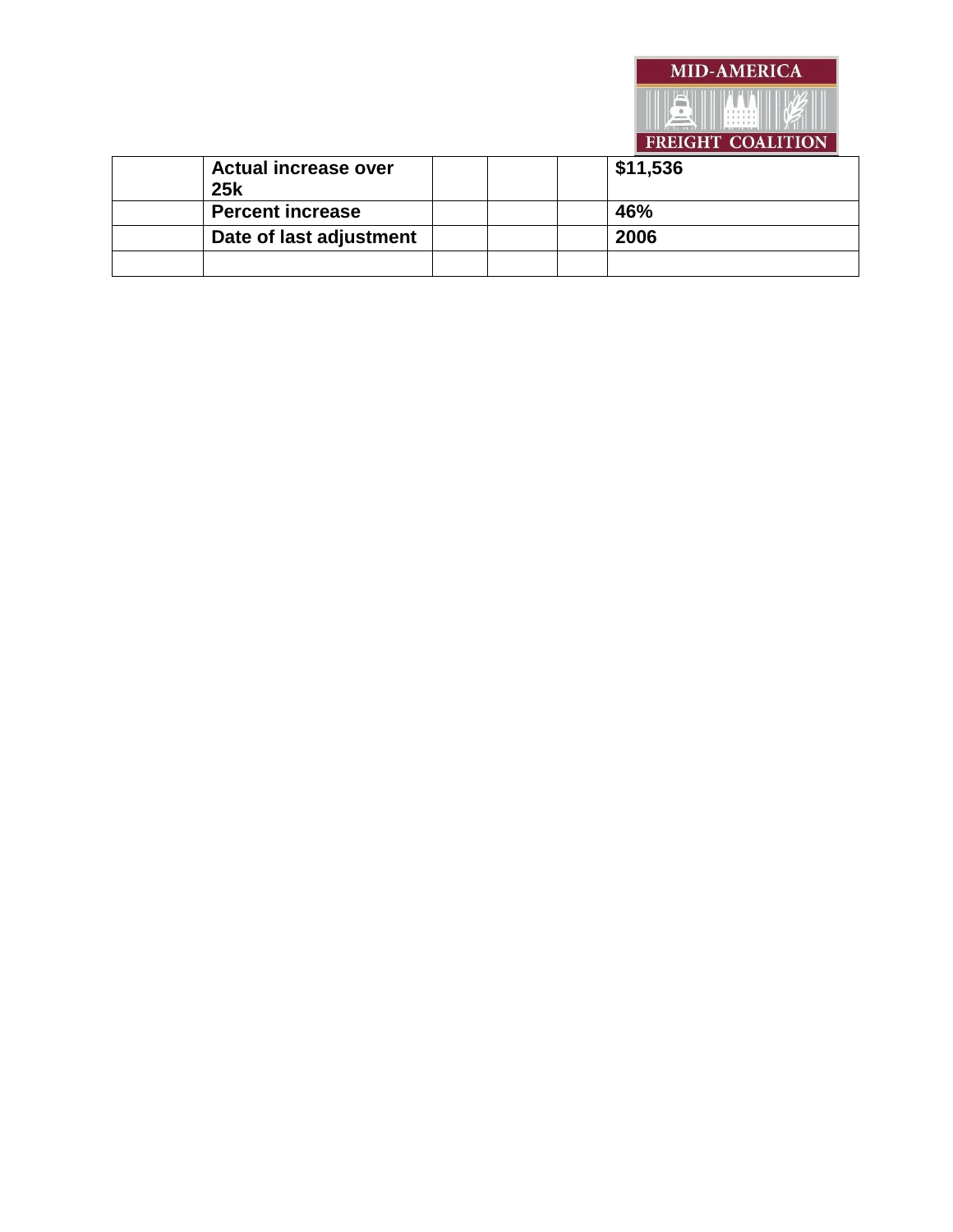

### **APPENDIX B: Mid-America Freight Coalition 2015 - 2016 Research and Activities Briefing**.

Contact: Ernie Perry, PhD

 MAFC [ebperry@wisc.edu](mailto:ebperry@wisc.edu) 608-890-2310

MAFC 2015-2016 Approved Workplan:

| Project                       | Start date     | End date          |                    |
|-------------------------------|----------------|-------------------|--------------------|
| <b>Truck Parking</b>          | Mar 10, 2015   | June 30, 2015     | <b>COMPLETE</b>    |
| Synthesis                     |                |                   |                    |
| <b>Aligning State Freight</b> | May 1, 2015    | May 30, 2016      | <b>COMPLETE</b>    |
| <b>Plans</b>                  |                |                   |                    |
| <b>Cross Modal Benefits</b>   | June 1, 2015   | December 31, 2016 | <b>Final Draft</b> |
|                               |                |                   |                    |
| Freight Policy: Grow          | March 30, 2015 | Dec 31, 2016      | COMPLETE/Ongoing   |
| America and WRDA              |                |                   |                    |

#### **Research completed:**

1) Truck Parking Management Systems: A Synthesis of Projects, Research and Resources for MAASTO Decision-makers.

[http://midamericafreight.org/wp-content/uploads/MAFC\\_TPMS\\_Synthesis\\_07012015.pdf](http://midamericafreight.org/wp-content/uploads/MAFC_TPMS_Synthesis_07012015.pdf)

2) From the Ground Up – Aligning State Freight Plans to Enhance State Collaboration and Establish Regional and National Harmonization of Freight Priorities. [http://www.wistrans.org/cfire/documents/MAFC15\\_AlignmentStudy\\_FinalReport.pdf](http://www.wistrans.org/cfire/documents/MAFC15_AlignmentStudy_FinalReport.pdf)

3) FAST Analysis and support

MAFC Teleconference and collaboratively developed comments on FAST freight initiatives. [MAFC comments to Docket on National Strategic Freight Plans. April 25, 2016.](http://midamericafreight.org/wp-content/uploads/NSFP-Comments-MAFC-04252016.pdf)

MAFC Review and FAST freight indexed resource. [Quick Reference Guide to Freight in the FAST Act](http://midamericafreight.org/wp-content/uploads/Quick-Reference-Guide-to-Freight-in-the-FAST-Act.pdf)

MAFC Teleconference on FAST directed freight project prioritization. <http://midamericafreight.org/wp-content/uploads/FIP-call-notes-overview-and-notes-06212016.pdf>

MAFC comments to the Docket on the National Strategic Freight Plan. <http://midamericafreight.org/wp-content/uploads/NSFP-Comments-MAFC-04252016.pdf>

4) Cross Modal Benefits. Final Draft stage. This project examines the relationship between investment in marine corridors and the benefits of maintaining these marine corridors for operation and maintenance of highway freight corridors. The project will examine how capacity costs of highway investments may be reduced over the life span of the facility through multimodal corridor investments and a transportation systems approach to freight movement.